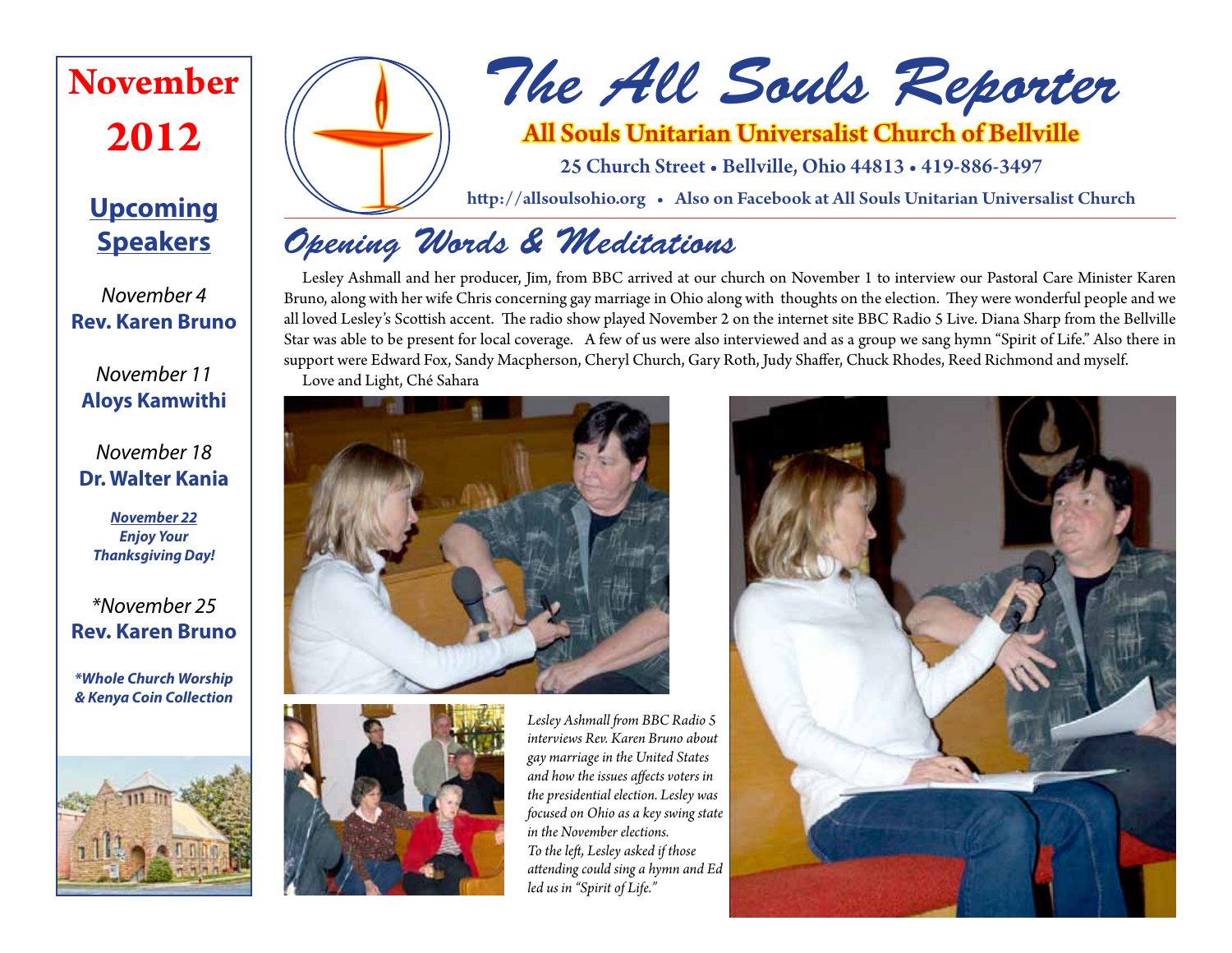# *November Calendar*

### **EVERYONE IS INVITED TO ALL ACTIVITIES ALL ACTIVITIES ARE AT THE CHURCH UNLESS OTHERWISE NOTED**

### **November:**

|    | Sunday   | 10:30 am          | <b>Topic:</b> "Fear, Ignorance and Greed"<br>Speaker: Rev. Karen Bruno                                                                                                                                                                                                                                                                                                                                                       |
|----|----------|-------------------|------------------------------------------------------------------------------------------------------------------------------------------------------------------------------------------------------------------------------------------------------------------------------------------------------------------------------------------------------------------------------------------------------------------------------|
|    |          |                   | Rev. Karen Bruno examines how these three have controlled many religions and countries for centuries. She addresses the question: How do we move to Hope, Acceptance, and Compromise?                                                                                                                                                                                                                                        |
|    |          |                   | Karen Bruno is part time pastoral care minister at Bellville All Souls Unitarian Universalist Church.                                                                                                                                                                                                                                                                                                                        |
|    | Wed.     | 9 a-12 p          | LAST Craft making day for items for the Holiday Bazaar sale                                                                                                                                                                                                                                                                                                                                                                  |
| 8  | Thursday | $7:30 \text{ pm}$ | LAST Highlands Concert of 2012: Four Shillings Short                                                                                                                                                                                                                                                                                                                                                                         |
|    | Friday   | $5-7p$            | Bring your holiday bazaar sale items and bake good to the church                                                                                                                                                                                                                                                                                                                                                             |
| 10 | Sat.     | 9a - 1 p          | Holiday Bazaar and Bake Sale (Please sign-up to help)                                                                                                                                                                                                                                                                                                                                                                        |
| 11 | Sunday   | 9am               | Board Meeting (all are invited)                                                                                                                                                                                                                                                                                                                                                                                              |
|    |          | 10:30 am          | <b>Speaker: Aloys Kamwithi</b>                                                                                                                                                                                                                                                                                                                                                                                               |
|    |          |                   | $\mathbf{r} = \mathbf{r} + \mathbf{r} + \mathbf{r} + \mathbf{r} + \mathbf{r} + \mathbf{r} + \mathbf{r} + \mathbf{r} + \mathbf{r} + \mathbf{r} + \mathbf{r} + \mathbf{r} + \mathbf{r} + \mathbf{r} + \mathbf{r} + \mathbf{r} + \mathbf{r} + \mathbf{r} + \mathbf{r} + \mathbf{r} + \mathbf{r} + \mathbf{r} + \mathbf{r} + \mathbf{r} + \mathbf{r} + \mathbf{r} + \mathbf{r} + \mathbf{r} + \mathbf{r} + \mathbf{r} + \mathbf$ |

**Topic**: *Fighting Village Hopelessness through Children's Education*

Aloys Kamwithi is the Founder and Director of Huruma Rescue Mission, Inc., a non-profit 501 C (3) tax deductible organization which focuses on rescuing, rehabilitating and educating children orphaned by AIDS in his home village in Embu, Kenya. Kamwithi visits Kenya twice a year and will speak on the vision he has of providing hope to the orphans in his village through educational empowerment.

 Kamwithi attended Ashland Theological Seminary, Ohio, where he did graduate studies in Christian ministry and clinical Counseling. Prior to coming to USA, Kamwithi studied psychology at United States International University, Nairobi, and theology at the Catholic University of Eastern and Central Africa, Kenya.

12 Monday 6:30 pm Living Lotus Zen Sangha (see Jackie Moore)

15 Thursday 7:30 pm Dr. Walter Kania:*"The Near Death Experience, Phase II, The Experience of The Light."* 

 Dr. Kania will begin the evening with comments and an introduction, followed by viewing of a DVD. After the DVD there will be time for questions and discussion. Dr. Kania is generously presenting this educational opportunity to our congregation and the community at no cost.

17 Saturday 4 pm All Souls Family f UUn Night at Bryan and Jenny Bartsch's house

**18 Sunday 10:30 am** Winter Harvest: bring canned goods, non-perishable food items and clothing for the BNOC (and special collection during the offeratory)  **Speaker: Dr. Walter Kania Topic: "What Happens To Us When We Die?"**

 Dr. Walter Kania is a licensed Clinical and Consulting Psychologist. He holds a Ph.D. from Michigan State University. He has maintained an active Clinical and Consulting practice. He also holds a Master of Divinity degree from Texas Christian University. He is ordained in the Congregational Church (United Church of Christ), and The Christian Church (Disciples of Christ). He has served on the faculties of Texas Christian University, Bethany College, The Ohio State University, and The Renaissance Academy of Florida Gulf Coast University. He is the author of four books, "Healthy Religion," "A Believable Bible," and "A Credible Christianity."His newest book "Psychology and The New Paradigm for Religion, Spirituality Without Sin and Salvation" is scheduled to be available in 2013. He conducts seminars and is a frequent speaker in the fields of Psychology and Religion in Christian and Unitarian Churches.

- 22 Thursday Enjoy your Thanksgiving Day
- **25\* Sunday 10:30 am Speaker: Rev. Karen Bruno**
- 26 Monday 6:30 pm Living Lotus Zen Sangha (see Jackie Moore)

*\*Whole Church Worship/Kenya Coins Collection*

# *Birthdays for November* 1 Alden Hansen (1)

3 Bryan Bartsch 5 Ed Fox

25 Carol Bernhardt 26 Eric Sargent

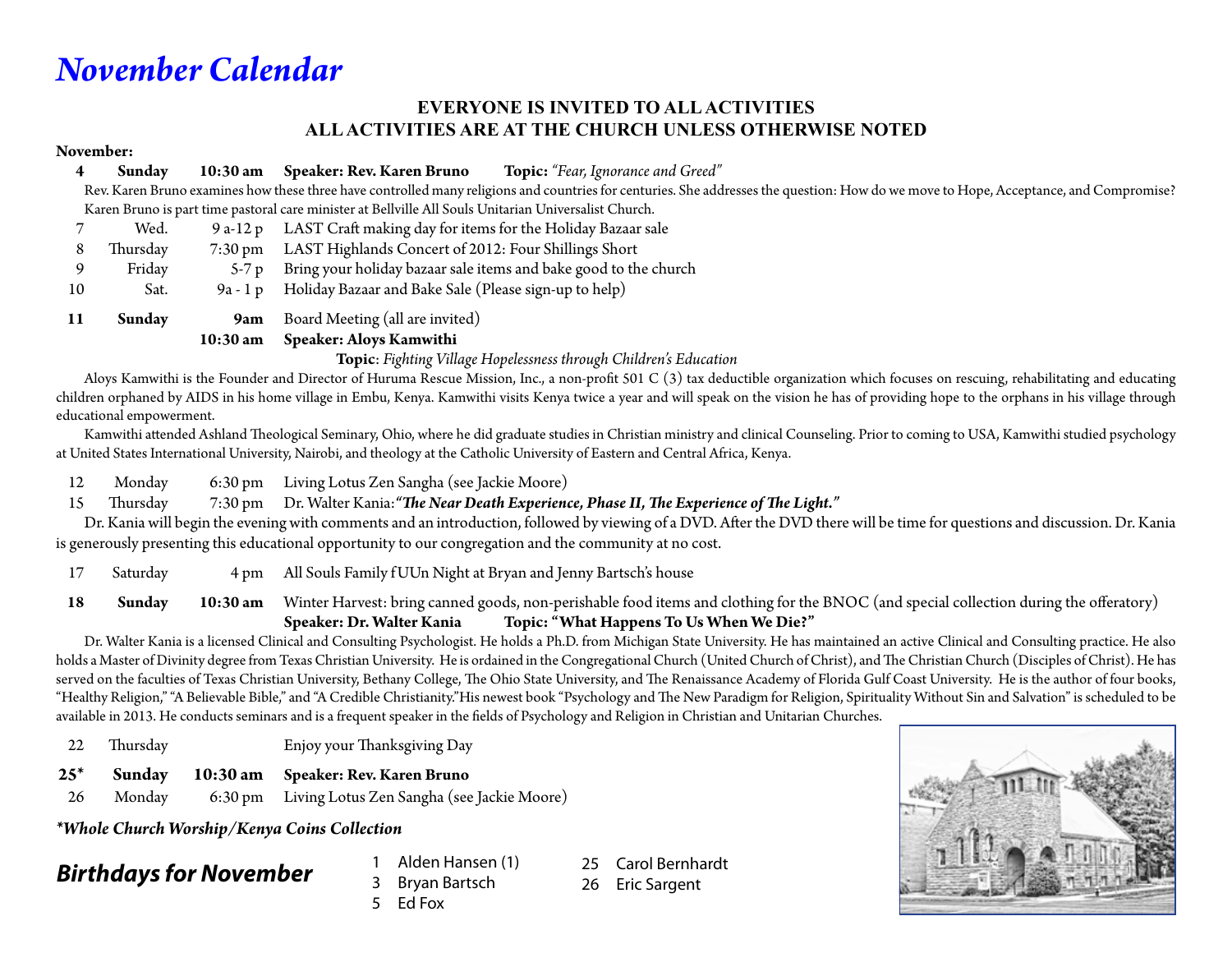# **Calling to Your Attention: 2 Major Events** *For Success: Your Participation Required*

### **(1) Annual Bazaar and Bake Sale**

associated with Bellville "Christmas in the Valley"

## **is Saturday, November 10 from 9 am until 1 pm.**

Remember, this rummage sale is for Winter/Holiday/Christmas themed items. Start gathering and pre-pricing items. Bring items to the church Friday. We will have the church open from 5 pm to 7 pm. We could use help getting things ready that evening. Please pre-price all items.

### **Food/Bake Sale**

Bake sale items should be restricted to holiday cookies and candies, espcially those that can be frozen until holiday events.

There are sign up sheets downstairs for Salads of all sorts, Pies, Pop and Hamburger Buns. For desserts, Pies sell the best followed by "Specialty" cakes. Food items should be dropped off in the kitchen By 9 am on Saturday (or Friday night during set-up from 5 to 7 pm).

### **Rummage Sale**

Donated items can be dropped off Friday, Nov. 9, from 5 to 7 pm or Saturday, Nov. 10 before 9 am. Serious shoppers tend to start early and are finished before lunch! Please price your items to avoid shopper confusion! The volunteers doing the sale do not have time to price items for you.

**Good sellers**: CDs/DVDs/VHSs, current/classic novels & books, kids toys, board games, power tools, artwork, jewelry & sporting equipment, etc. Remember holiday items like decorations. Mugs are okay if Holiday-oriented. Any item in good working condition or original packaging that would make a good gift is okay.

**Poor sellers**: DO NOT BRING magazines, old textbooks & encyclopedias, items not working at all or completely trashed, and dirty cookware.

> Anything not sold will be donated. If you want your item returned to you if not sold, please be there at 2 pm to pick it up.

**Volunteer Opportunities** - sign up sheet downstairs. On Friday we need volunteers from 5 - 7 pm to help set up in the sanctuary.

**On Saturday** we need a lot of volunteers! See the sign up sheet downstairs. We need servers, table cleaners, people to work the cash box for both the food sales, bake sale and rummage sale items. We especially need people to clean-up afterwards. Some volunteers will need to show up at 8 am to get ready.

Any questions? Want to volunteer, but won't be at church to sign up? Call Reed Richmond at 419-886-4365 or Bruce Kilgore at 419-886-4797.

### **(2) Winter Harvest collection on November 18**

As we did the last three year, we will have a special collection on **November 18** for needy families in the Clear Fork Valley as well as in our own church family. In addition to financial donations, we will be collecting non-perishable food items, daily essentials (paper towels, bath tissues, soap, detergent, etc.), and clothing -- especially children's clothing. Toys, games, and stuffed animals will also be collected. Thanks for your generous help and donations!

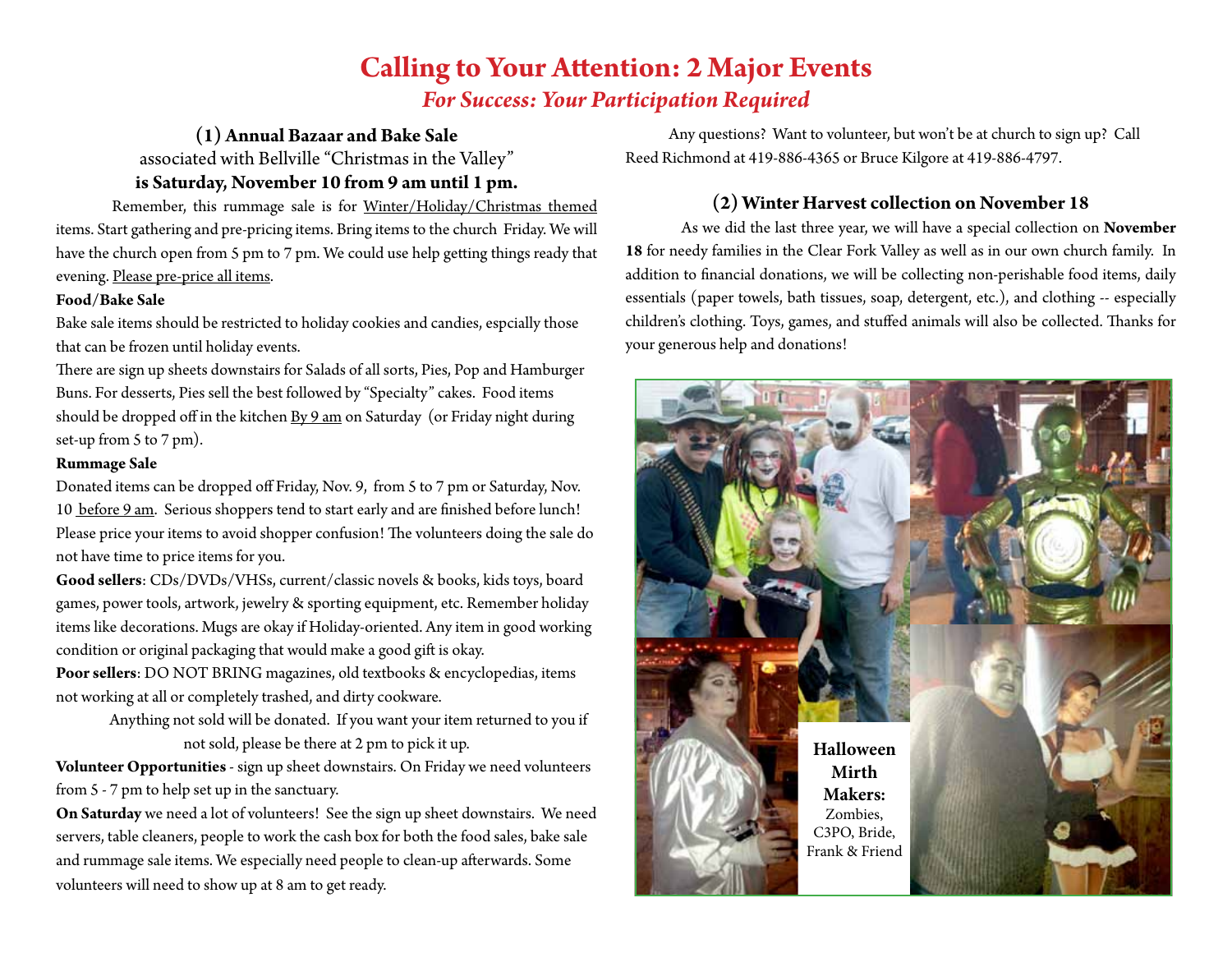### **Revenue**

| Collection                      |        |          |
|---------------------------------|--------|----------|
| Offering                        | \$     | 639.00   |
| Pledges                         |        | 1,458.00 |
| Recycle rebate                  |        | 74.33    |
| Peace Retreat registration      |        | 170.00   |
| <b>Total</b>                    |        | 2,351.33 |
| Huruma Foundation (Kenya Coins) |        | 50.00    |
| <b>Expenses</b>                 |        | 2,382.79 |
|                                 | $^{+}$ | 18.54    |

Average Attendance in August: 42

Insurance payment was due in October and contributed to monthly expenses. Because of a possible shortfall in funds, the UUA and OMD dues were skipped this month as approved by an earlier Board decision.

| October Pledge Report                                                                                                     |            |                 |  |  |  |  |  |  |
|---------------------------------------------------------------------------------------------------------------------------|------------|-----------------|--|--|--|--|--|--|
| Pledged                                                                                                                   | Paid       | Difference      |  |  |  |  |  |  |
| \$1,620                                                                                                                   | \$1,458    | $-$162 < 2.8\%$ |  |  |  |  |  |  |
| <b>2012-2013 Fiscal Year</b>                                                                                              |            |                 |  |  |  |  |  |  |
| Pledged                                                                                                                   | Paid       | Difference      |  |  |  |  |  |  |
| \$6,814                                                                                                                   | \$6,469    | $-$ \$345 <8%>  |  |  |  |  |  |  |
| 2012-2013 Pledges Received                                                                                                |            |                 |  |  |  |  |  |  |
| 19 Units                                                                                                                  | 27 Members | \$20,104        |  |  |  |  |  |  |
| There is still time to turn in your pledge for the 2012-2013 fiscal year. Please<br>see Mike Garber for more information. |            |                 |  |  |  |  |  |  |

*Monthly and Fiscal Year financial reports are from Treasurer Chuck Rhodes. Please see Chuck if you have any questions. The Pledge report is done by Pledge Chair Mike Garber.*

# **October 2012 Financial Report** Social Action: AIDS/HIV Awareness



*LD Ball, Reed Richmond and Brian Moore assist in hanging AIDS flags at the Health Department for AIDS Awareness Week in Ohio. Sandy Macpherson and Ché Sahara also assisted on a very windy Oct. 14.*

# **Other Announcements**

**More Social Action:** Please bring scarves, gloves, hats, and mittens for winter wear and place in the box at the back of the Fellowship Hall to be delivered to the Bellville Neighborhood Outreach Center. Donations can be made at anytime up to and including **Nov. 4**.

### **Cards and Letters to Tom Miller:**

Tom Miller c/o SHARON BROOKS 920 Sharon Valley Road #311 Newark,OH 43055

# **Living Lotus Zen Sangha**

We meet the **2nd & 4th Mondays, 6:30 pm-8:30 pm** at the church, everyone is welcome to join us.

Beginning in September and continuing through the next several months, Sensei Dean Williams will be focusing the Dharma talks on the new "Living by Vow: A Practical Introduction to Eight Essential Zen Chants and Texts," text by Shohaku Okumura.

For more information please visit our website at:

www.livinglotuszensangha.com

or find us on facebook under Living Lotus Zen Sangha.

Thank you, Jackie Moore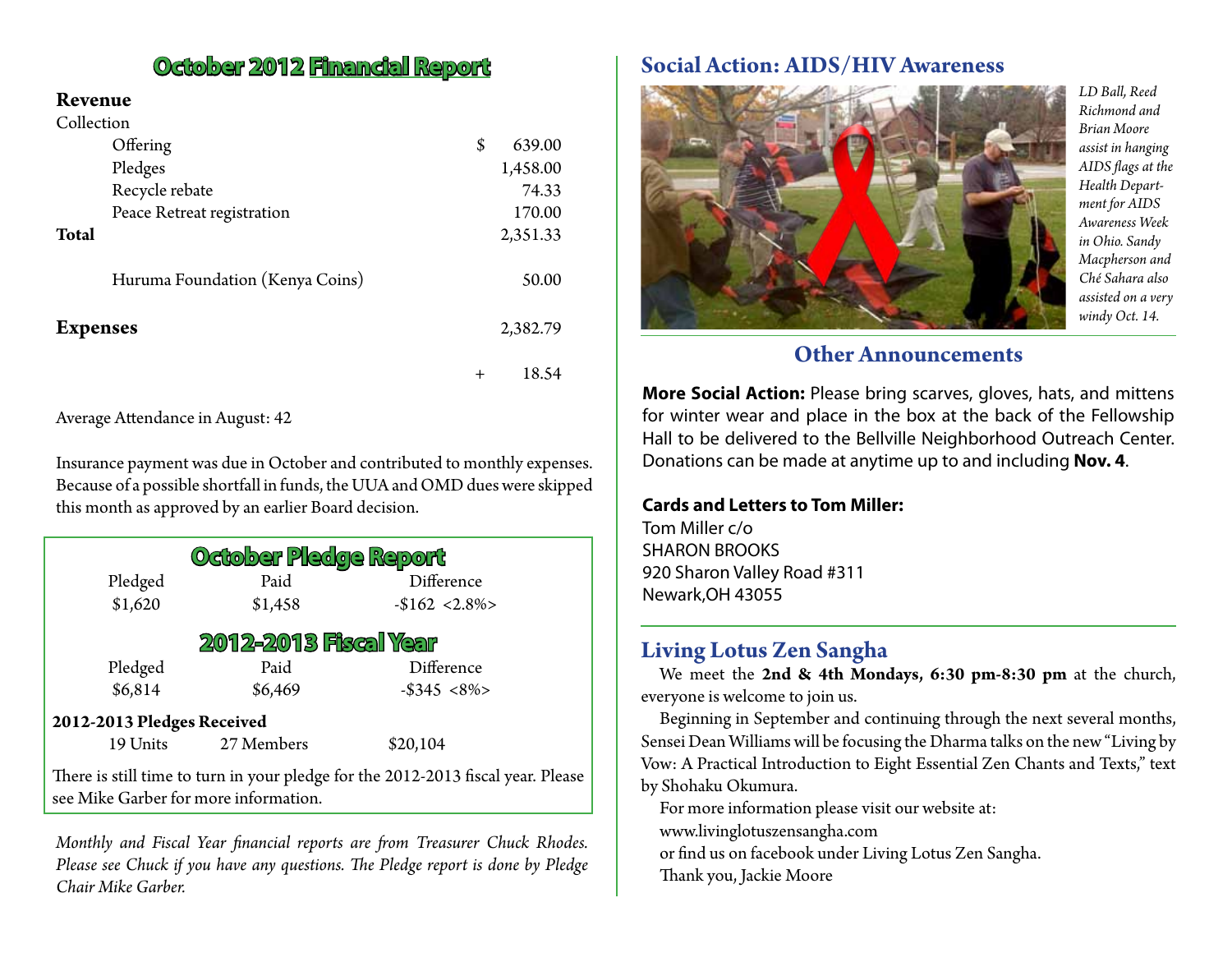# **HIGHLANDS OF OHIO FINAL 2012 CONCERT**



### **Four Shillings Short**

Celtic, Folk and World Music **Thursday, November 8, 7:30 pm** Unitarian Universalist Church, Bellville Tickets: \$10 (reservations strongly suggested). You can call 419-522-5058 and leave message or email us at highlands@neo. rr.com to reserve tickets.

Four Shillings Short have a repertoire of music that ranges from the Celtic lands to the Americas and from Medieval & Renaissance Europe to India. They are performers and educators who perform on a fantastic array of instruments (more than 30) including Hammered Dulcimer, Mandolin, Mandola, Bouzouki, Tinwhistles, Recorders, Medieval and Renaissance Woodwinds, North Indian Sitar, Charango, Bowed Psaltery, Banjo, Bodhran, Guitar, Percussion, vocals and even a Krumhorn. Celebrating their 16th year together, the husband/wife duo, of Aodh Og O Tuama from Cork, Ireland and Christy Martin from California, tour in the US and perform at Celtic and Folk festivals, theatres & performing arts centers, coffeehouses, folk societies, libraries, schools, yoga & retreat centers, historical societies & churches. They have several different shows they offer as well as workshops.

In a single night, Four Shillings Short perform Traditional Irish tunes and airs, Indian Ragas, Folk Ballads, Old-Time songs, Medieval & Renaissance instrumentals and acappella numbers as well as contemporary folk and original compositions.

# **CRAFTING: Making items for sale at the Nov. 10 Bazaar!**

**FINAL CRAFT DAY: Wednesday November 7th, 9 am - 12 (last day before the bazaar! Bring sewing machines if you'd like.)**

- **1. Mini winter beanie hats as ornaments** in local school colors. Using yarn, NO SEWING - cut and loop and tie and you are done!
- **2. Mini winter mittens as ornaments** in local school colors. Using felt. Minimal amount of hand stitching.
- **3. Fabric gift bags**. Sewing in straight lines only!
- **4. Paper star ornaments** easy to do: just glue the edges together.
- **5. Felt poinsettia/flower pins and hair clips** requires only a couple stitches

# **Religious Education**

*Remember that Children's weekly RE now begins at 9 a.m. on Sunday. Adult RE is currently meeting at 9 a.m. to discuss "A Chosen Faith." Please join us at anytime (except 2nd Sunday which is the Board meeting).*

Dr. Kania's class has been rescheduled for November 15th, 7-9 pm! Dr. Walter Kania will be presenting an evening class "The Near Death Experience, Phase II, The Experience of The Light". Dr. Kania will begin the evening with comments and an introduction, followed by viewing of a DVD . After the DVD there will be time for questions and discussion.

"A Chosen Faith" adult religious education will have the final session on November 18th (Sunday 9 am). Based on feedback from our survey this summer, multiple people expressed interest in topics that were specifically UU & UU history related. Based on this interest, our next adult RE offering will be "Our American Roots: Unitarian Universalism in North America" - a video & discussion series about the history of our faith. This class will meet Sunday mornings at 9 am on November 25th, December 2, 16, 30 (no class Dec 9th due to the board meeting and no class Dec. 23rd due to our Christmas Brunch).

In early December, we will welcome Reverend Joan Van Becelaere, the District Executive from the Ohio Meadville District (OMD) to give us an overview of what the Ohio Meadville District is and what it offers us as a congregation and as individuals. More details will follow at a later date about this chance to learn more about our district. If you are interested in doing a little research on your own about the OMD, the website is: www.ohiomeadville.org

If you have any special requests for adult religious education, please contact Liz Hansen. Your feedback is the only way I know if our programs are meeting your needs! I'd love to have an entire committee organizing religious education offerings, so if you have any interest, let me know! I'm hoping that we can run Sunday morning adult religious education continuously and I will try my best to get occasional weekday evening offers also.